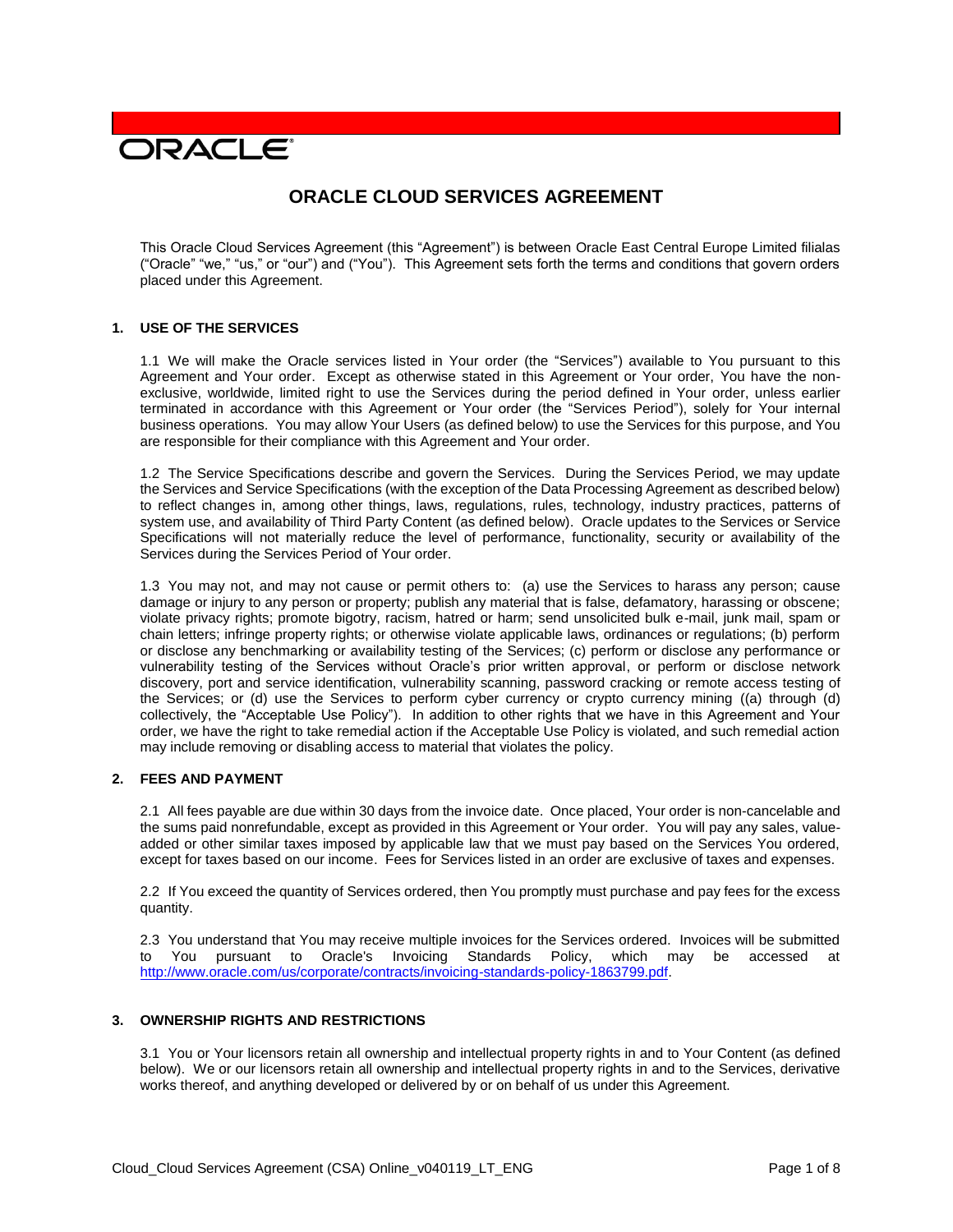3.2 You may have access to Third Party Content through use of the Services. Unless otherwise stated in Your order, all ownership and intellectual property rights in and to Third Party Content and the use of such content is governed by separate third party terms between You and the third party.

3.3 You grant us the right to host, use, process, display and transmit Your Content to provide the Services pursuant to and in accordance with this Agreement and Your order. You have sole responsibility for the accuracy, quality, integrity, legality, reliability, and appropriateness of Your Content, and for obtaining all rights related to Your Content required by Oracle to perform the Services.

3.4 You may not, and may not cause or permit others to: (a) modify, make derivative works of, disassemble, decompile, reverse engineer, reproduce, republish, download, or copy any part of the Services (including data structures or similar materials produced by programs); (b) access or use the Services to build or support, directly or indirectly, products or services competitive to Oracle; or (c) license, sell, transfer, assign, distribute, outsource, permit timesharing or service bureau use of, commercially exploit, or make available the Services to any third party except as permitted by this Agreement or Your order.

# **4. NONDISCLOSURE**

4.1 By virtue of this Agreement, the parties may disclose to each other information that is confidential ("Confidential Information"). Confidential Information shall be limited to the terms and pricing under this Agreement and Your order, Your Content residing in the Services, and all information clearly identified as confidential at the time of disclosure.

4.2 A party's Confidential Information shall not include information that: (a) is or becomes a part of the public domain through no act or omission of the other party; (b) was in the other party's lawful possession prior to the disclosure and had not been obtained by the other party either directly or indirectly from the disclosing party; (c) is lawfully disclosed to the other party by a third party without restriction on the disclosure; or (d) is independently developed by the other party.

4.3 Each party agrees not to disclose the other party's Confidential Information to any third party other than as set forth in the following sentence for a period of five years from the date of the disclosing party's disclosure of the Confidential Information to the receiving party; however, we will protect the confidentiality of Your Content residing in the Services for as long as such information resides in the Services. Each party may disclose Confidential Information only to those employees, agents or subcontractors who are required to protect it against unauthorized disclosure in a manner no less protective than required under this Agreement, and each party may disclose the other party's Confidential Information in any legal proceeding or to a governmental entity as required by law. We will protect the confidentiality of Your Content residing in the Services in accordance with the Oracle security practices defined as part of the Service Specifications applicable to Your order.

# **5. PROTECTION OF YOUR CONTENT**

5.1 In order to protect Your Content provided to Oracle as part of the provision of the Services, Oracle will comply with the applicable administrative, physical, technical and other safeguards, and other applicable aspects of system and content management, available at [http://www.oracle.com/us/corporate/contracts/cloud-services/index.html.](http://www.oracle.com/us/corporate/contracts/cloud-services/index.html)

5.2 To the extent Your Content includes Personal Data (as that term is defined in the applicable data privacy policies and the Data Processing Agreement (as that term is defined below)), Oracle will furthermore comply with the following:

- a. the relevant Oracle privacy policies applicable to the Services, available at [http://www.oracle.com/us/legal/privacy/overview/index.html;](http://www.oracle.com/us/legal/privacy/overview/index.html) and
- b. the applicable version of the Data Processing Agreement for Oracle Services (the "Data Processing Agreement"), unless stated otherwise in Your order. The version of the Data Processing Agreement applicable to Your order (a) is available at [https://www.oracle.com/corporate/contracts/cloud](https://www.oracle.com/corporate/contracts/cloud-services/contracts.html#data-processing)[services/contracts.html#data-processing](https://www.oracle.com/corporate/contracts/cloud-services/contracts.html#data-processing) and is incorporated herein by reference, and (b) will remain in force during the Services Period of Your order. In the event of any conflict between the terms of the Data Processing Agreement and the terms of the Service Specifications (including any applicable Oracle privacy policies), the terms of the Data Processing Agreement shall take precedence.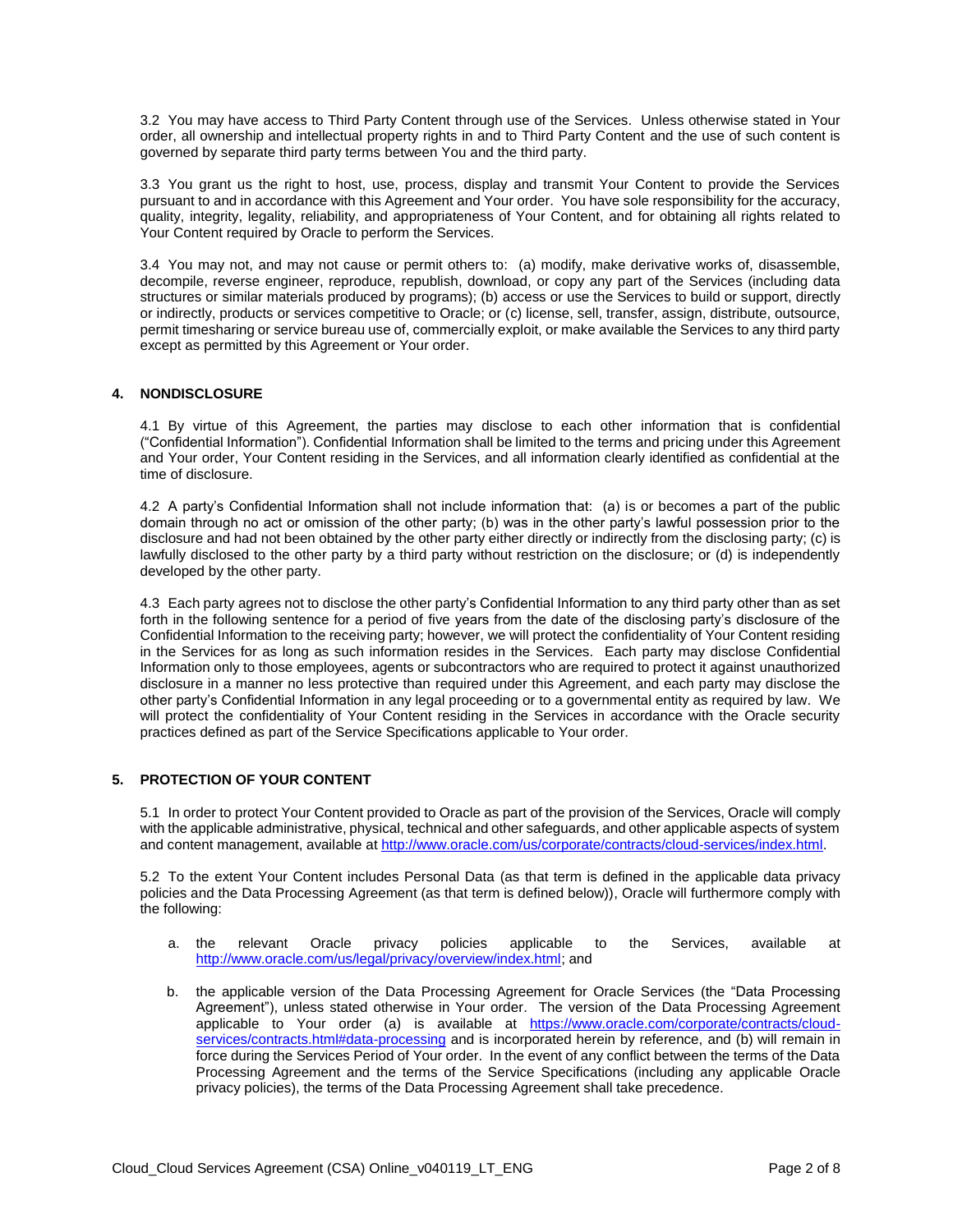5.3 Without prejudice to Sections 5.1 and 5.2 above, You are responsible for (a) any required notices, consents and/or authorizations related to Your provision of, and our processing of, Your Content (including any Personal Data) as part of the Services, (b) any security vulnerabilities, and the consequences of such vulnerabilities, arising from Your Content, including any viruses, Trojan horses, worms or other harmful programming routines contained in Your Content, and (c) any use by You or Your Users of the Services in a manner that is inconsistent with the terms of this Agreement. To the extent You disclose or transmit Your Content to a third party, we are no longer responsible for the security, integrity or confidentiality of such content outside of Oracle's control.

5.4 Unless otherwise specified in Your order (including in the Service Specifications), Your Content may not include any sensitive or special data that imposes specific data security or data protection obligations on Oracle in addition to or different from those specified in the Service Specifications. If available for the Services, You may purchase additional services from us (e.g., Oracle Payment Card Industry Compliance Services) designed to address specific data security or data protection requirements applicable to such sensitive or special data You seek to include in Your Content.

# **6. WARRANTIES, DISCLAIMERS AND EXCLUSIVE REMEDIES**

6.1 Each party represents that it has validly entered into this Agreement and that it has the power and authority to do so. We warrant that during the Services Period we will perform the Services using commercially reasonable care and skill in all material respects as described in the Service Specifications. If the Services provided to You were not performed as warranted, You must promptly provide us with a written notice that describes the deficiency in the Services (including, as applicable, the service request number notifying us of the deficiency in the Services).

6.2 WE DO NOT WARRANT THAT THE SERVICES WILL BE PERFORMED ERROR-FREE OR UNINTERRUPTED, THAT WE WILL CORRECT ALL SERVICES ERRORS, OR THAT THE SERVICES WILL MEET YOUR REQUIREMENTS OR EXPECTATIONS. WE ARE NOT RESPONSIBLE FOR ANY ISSUES RELATED TO THE PERFORMANCE, OPERATION OR SECURITY OF THE SERVICES THAT ARISE FROM YOUR CONTENT OR THIRD PARTY CONTENT OR SERVICES PROVIDED BY THIRD PARTIES.

6.3 FOR ANY BREACH OF THE SERVICES WARRANTY, YOUR EXCLUSIVE REMEDY AND OUR ENTIRE LIABILITY SHALL BE THE CORRECTION OF THE DEFICIENT SERVICES THAT CAUSED THE BREACH OF WARRANTY, OR, IF WE CANNOT SUBSTANTIALLY CORRECT THE DEFICIENCY IN A COMMERCIALLY REASONABLE MANNER, YOU MAY END THE DEFICIENT SERVICES AND WE WILL REFUND TO YOU THE FEES FOR THE TERMINATED SERVICES THAT YOU PRE-PAID TO US FOR THE PERIOD FOLLOWING THE EFFECTIVE DATE OF TERMINATION.

6.4 TO THE EXTENT NOT PROHIBITED BY LAW, THESE WARRANTIES ARE EXCLUSIVE AND THERE ARE NO OTHER EXPRESS OR IMPLIED WARRANTIES OR CONDITIONS INCLUDING FOR SOFTWARE, HARDWARE, SYSTEMS, NETWORKS OR ENVIRONMENTS OR FOR MERCHANTABILITY, SATISFACTORY QUALITY AND FITNESS FOR A PARTICULAR PURPOSE.

# **7. LIMITATION OF LIABILITY**

7.1 IN NO EVENT WILL EITHER PARTY OR ITS AFFILIATES BE LIABLE FOR ANY INDIRECT, CONSEQUENTIAL, INCIDENTAL, SPECIAL, PUNITIVE, OR EXEMPLARY DAMAGES, OR ANY LOSS OF REVENUE, PROFITS (EXCLUDING FEES UNDER THIS AGREEMENT), SALES, DATA, DATA USE, GOODWILL, OR REPUTATION.

7.2 IN NO EVENT SHALL THE AGGREGATE LIABILITY OF ORACLE AND OUR AFFILIATES ARISING OUT OF OR RELATED TO THIS AGREEMENT OR YOUR ORDER, WHETHER IN CONTRACT, TORT, OR OTHERWISE, EXCEED THE TOTAL AMOUNTS ACTUALLY PAID UNDER YOUR ORDER FOR THE SERVICES GIVING RISE TO THE LIABILITY DURING THE TWELVE (12) MONTHS IMMEDIATELY PRECEDING THE EVENT GIVING RISE TO SUCH LIABILITY.

# **8. INDEMNIFICATION**

8.1 If a third party makes a claim against either You or Oracle ("Recipient" which may refer to You or us depending upon which party received the Material), that any information, design, specification, instruction, software, service, data, hardware, or material (collectively, "Material") furnished by either You or us ("Provider" which may refer to You or us depending on which party provided the Material) and used by the Recipient infringes the third party's intellectual property rights, the Provider, at the Provider's sole cost and expense, will defend the Recipient against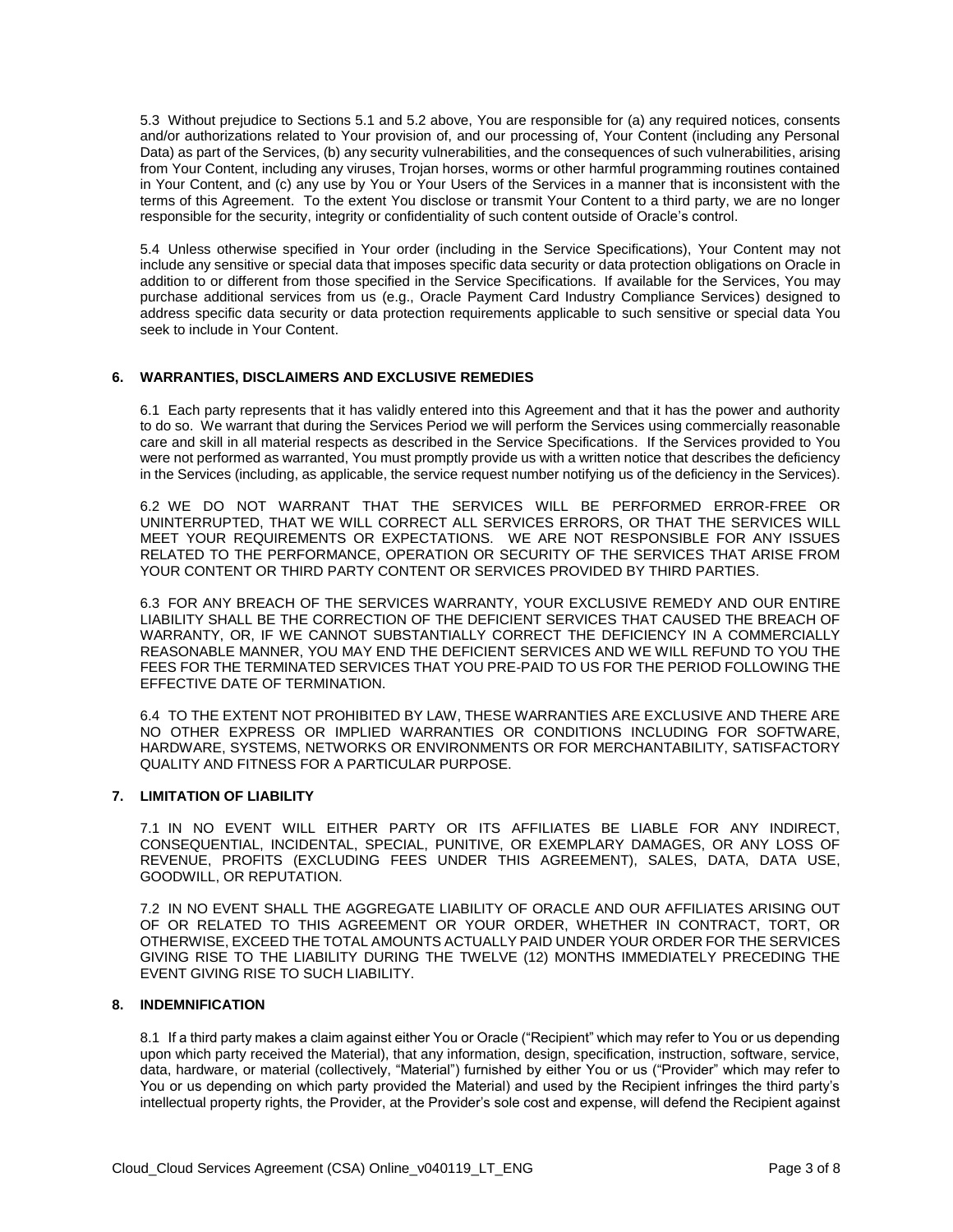the claim and indemnify the Recipient from the damages, liabilities, costs and expenses awarded by the court to the third party claiming infringement or the settlement agreed to by the Provider, if the Recipient does the following:

- a. notifies the Provider promptly in writing, not later than 30 days after the Recipient receives notice of the claim (or sooner if required by applicable law);
- b. gives the Provider sole control of the defense and any settlement negotiations; and
- c. gives the Provider the information, authority and assistance the Provider needs to defend against or settle the claim.

8.2 If the Provider believes or it is determined that any of the Material may have violated a third party's intellectual property rights, the Provider may choose to either modify the Material to be non-infringing (while substantially preserving its utility or functionality) or obtain a license to allow for continued use, or if these alternatives are not commercially reasonable, the Provider may end the license for, and require return of, the applicable Material and refund any unused, prepaid fees the Recipient may have paid to the other party for such Material. If such return materially affects our ability to meet obligations under the relevant order, then we may, upon 30 days prior written notice, terminate the order. If such Material is third party technology and the terms of the third party license do not allow us to terminate the license, then we may, upon 30 days prior written notice, end the Services associated with such Material and refund any unused, prepaid fees for such Services.

8.3 The Provider will not indemnify the Recipient if the Recipient (a) alters the Material or uses it outside the scope of use identified in the Provider's user or program documentation or Service Specifications, or (b) uses a version of the Material which has been superseded, if the infringement claim could have been avoided by using an unaltered current version of the Material which was made available to the Recipient. The Provider will not indemnify the Recipient to the extent that an infringement claim is based upon any Material not furnished by the Provider. We will not indemnify You to the extent that an infringement claim is based on Third Party Content or any Material from a third party portal or other external source that is accessible or made available to You within or by the Services (e.g., a social media post from a third party blog or forum, a third party Web page accessed via a hyperlink, marketing data from third party data providers, etc.).

8.4 This Section 8 provides the parties' exclusive remedy for any infringement claims or damages.

# **9. TERM AND TERMINATION**

- 9.1 This Agreement is valid for the order which this Agreement accompanies.
- 9.2 Services shall be provided for the Services Period defined in Your order.

9.3 We may suspend Your or Your Users' access to, or use of, the Services if we believe that (a) there is a significant threat to the functionality, security, integrity, or availability of the Services or any content, data, or applications in the Services; (b) You or Your Users are accessing or using the Services to commit an illegal act; or (c) there is a violation of the Acceptable Use Policy. When reasonably practicable and lawfully permitted, we will provide You with advance notice of any such suspension. We will use reasonable efforts to re-establish the Services promptly after we determine that the issue causing the suspension has been resolved. During any suspension period, we will make Your Content (as it existed on the suspension date) available to You. Any suspension under this Section shall not excuse You from Your obligation to make payments under this Agreement.

9.4 If either of us breaches a material term of this Agreement or any order and fails to correct the breach within 30 days of written specification of the breach, then the breaching party is in default and the non-breaching party may terminate (a) in the case of breach of any order, the order under which the breach occurred; or (b) in the case of breach of the Agreement, the Agreement and any orders that have been placed under the Agreement. If we terminate any orders as specified in the preceding sentence, You must pay within 30 days all amounts that have accrued prior to such termination, as well as all sums remaining unpaid for the Services under such order(s) plus related taxes and expenses. Except for nonpayment of fees, the nonbreaching party may agree in its sole discretion to extend the 30 day period for so long as the breaching party continues reasonable efforts to cure the breach. You agree that if You are in default under this Agreement, You may not use those Services ordered.

9.5 At the end of the Services Period, we will make Your Content (as it existed at the end of the Services Period) available for retrieval by You during a retrieval period set out in the Service Specifications. At the end of such retrieval period, and except as may be required by law, we will delete or otherwise render unrecoverable any of Your Content that remains in the Services. Our data deletion practices are described in more detail in the Service Specifications.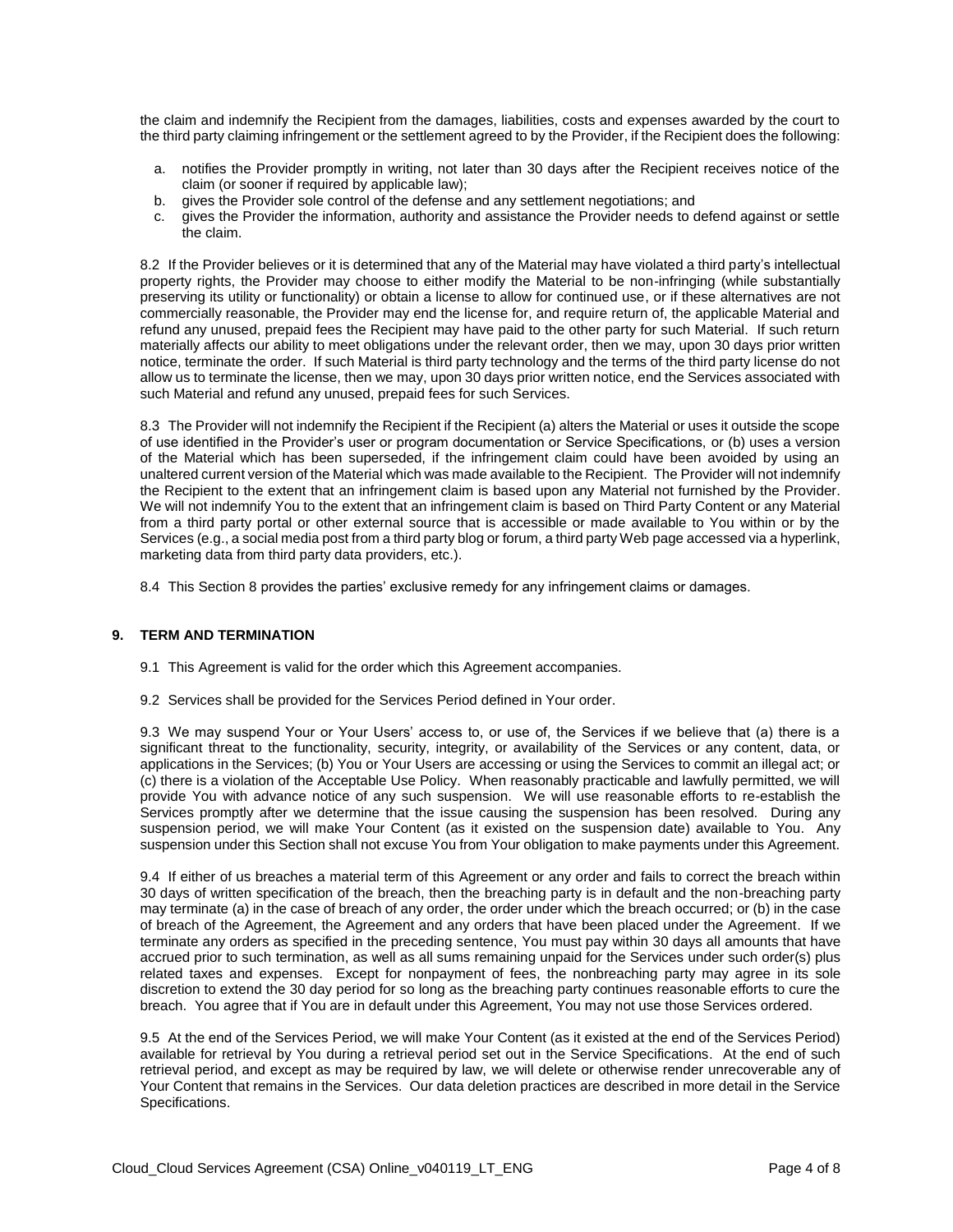9.6 Provisions that survive termination or expiration of this Agreement are those relating to limitation of liability, indemnification, payment and others which by their nature are intended to survive.

#### **10. THIRD-PARTY CONTENT, SERVICES AND WEBSITES**

10.1 The Services may enable You to link to, transfer Your Content or Third Party Content to, or otherwise access, third parties' websites, platforms, content, products, services, and information ("Third Party Services"). Oracle does not control and is not responsible for Third Party Services. You are solely responsible for complying with the terms of access and use of Third Party Services, and if Oracle accesses or uses any Third Party Services on Your behalf to facilitate performance of the Services, You are solely responsible for ensuring that such access and use, including through passwords, credentials or tokens issued or otherwise made available to You, is authorized by the terms of access and use for such services. If You transfer or cause the transfer of Your Content or Third Party Content from the Services to a Third Party Service or other location, that transfer constitutes a distribution by You and not by Oracle.

10.2 Any Third Party Content we make accessible is provided on an "as-is" and "as available" basis without any warranty of any kind. You acknowledge and agree that we are not responsible for, and have no obligation to control, monitor, or correct, Third Party Content. We disclaim all liabilities arising from or related to Third Party Content.

10.3 You acknowledge that: (i) the nature, type, quality and availability of Third Party Content may change at any time during the Services Period, and (ii) features of the Services that interoperate with Third Party Services such as Facebook™, YouTube™ and Twitter™, etc., depend on the continuing availability of such third parties' respective application programming interfaces (APIs). We may need to update, change or modify the Services under this Agreement as a result of a change in, or unavailability of, such Third Party Content, Third Party Services or APIs. If any third party ceases to make its Third Party Content or APIs available on reasonable terms for the Services, as determined by us in our sole discretion, we may cease providing access to the affected Third Party Content or Third Party Services without any liability to You. Any changes to Third Party Content, Third Party Services or APIs, including their unavailability, during the Services Period does not affect Your obligations under this Agreement or the applicable order, and You will not be entitled to any refund, credit or other compensation due to any such changes.

# **11. SERVICE MONITORING, ANALYSES AND ORACLE SOFTWARE**

11.1 We continuously monitor the Services to facilitate Oracle's operation of the Services; to help resolve Your service requests; to detect and address threats to the functionality, security, integrity, and availability of the Services as well as any content, data, or applications in the Services; and to detect and address illegal acts or violations of the Acceptable Use Policy. Oracle monitoring tools do not collect or store any of Your Content residing in the Services, except as needed for such purposes. Oracle does not monitor, and does not address issues with, non-Oracle software provided by You or any of Your Users that is stored in, or run on or through, the Services. Information collected by Oracle monitoring tools (excluding Your Content) may also be used to assist in managing Oracle's product and service portfolio, to help Oracle address deficiencies in its product and service offerings, and for license management purposes.

11.2 We may (i) compile statistical and other information related to the performance, operation and use of the Services, and (ii) use data from the Services in aggregated form for security and operations management, to create statistical analyses, and for research and development purposes (clauses i and ii are collectively referred to as "Service Analyses"). We may make Service Analyses publicly available; however, Service Analyses will not incorporate Your Content, Personal Data or Confidential Information in a form that could serve to identify You or any individual. We retain all intellectual property rights in Service Analyses.

11.3 We may provide You with the ability to obtain certain Oracle Software (as defined below) for use with the Services. If we provide Oracle Software to You and do not specify separate terms for such software, then such Oracle Software is provided as part of the Services and You have the non-exclusive, worldwide, limited right to use such Oracle Software, subject to the terms of this Agreement and Your order (except for separately licensed elements of the Oracle Software, which separately licensed elements are governed by the applicable separate terms), solely to facilitate Your use of the Services. You may allow Your Users to use the Oracle Software for this purpose, and You are responsible for their compliance with the license terms. Your right to use any Oracle Software will terminate upon the earlier of our notice (by web posting or otherwise) or the end of the Services associated with the Oracle Software. Notwithstanding the foregoing, if Oracle Software is licensed to You under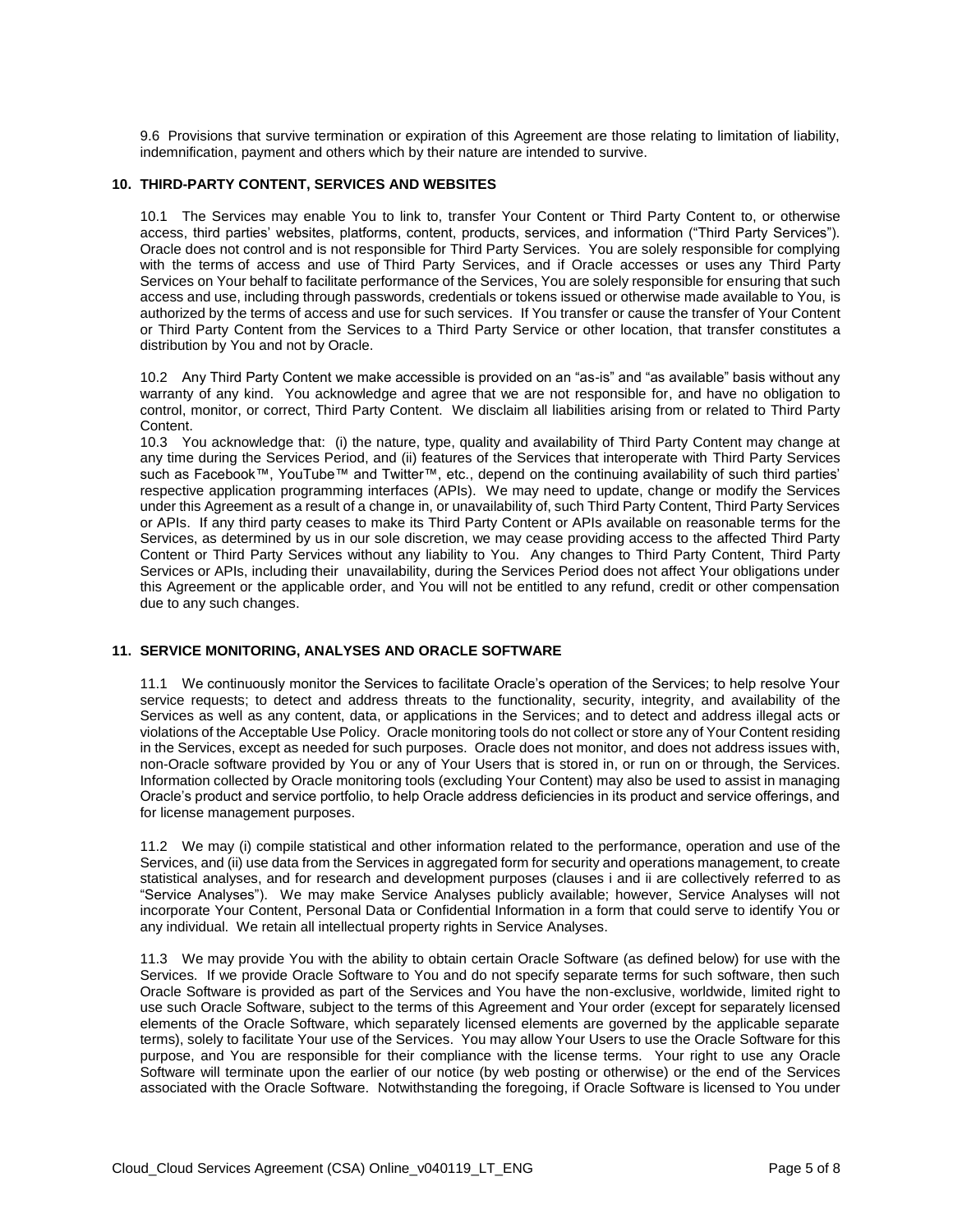separate terms, then Your use of such software is governed by the separate terms. Your right to use any part of the Oracle Software that is licensed under the separate terms is not restricted in any way by this Agreement.

#### **12. EXPORT**

12.1 Export laws and regulations of the United States and any other relevant local export laws and regulations apply to the Services. Such export laws govern use of the Services (including technical data) and any Services deliverables provided under this Agreement, and You and we each agree to comply with all such export laws and regulations (including "deemed export" and "deemed re-export" regulations). You agree that no data, information, software programs and/or materials resulting from the Services (or direct product thereof) will be exported, directly or indirectly, in violation of these laws, or will be used for any purpose prohibited by these laws including, without limitation, nuclear, chemical, or biological weapons proliferation, or development of missile technology.

12.2 You acknowledge that the Services are designed with capabilities for You and Your Users to access the Services without regard to geographic location and to transfer or otherwise move Your Content between the Services and other locations such as User workstations. You are solely responsible for the authorization and management of User accounts across geographic locations, as well as export control and geographic transfer of Your Content.

#### **13. FORCE MAJEURE**

Neither You nor we shall be responsible for failure or delay of performance if caused by: an act of war, hostility, or sabotage; act of God; pandemic; electrical, internet, or telecommunication outage that is not caused by the obligated party; government restrictions (including the denial or cancelation of any export, import or other license); or other event outside the reasonable control of the obligated party. Both You and we will use reasonable efforts to mitigate the effect of a force majeure event. If such event continues for more than 30 days, either of You or we may cancel unperformed Services and affected orders upon written notice. This Section does not excuse either party's obligation to take reasonable steps to follow its normal disaster recovery procedures or Your obligation to pay for the Services.

# **14. GOVERNING LAW AND JURISDICTION**

This Agreement is governed by the laws of Lithuania and each party agrees to submit to the exclusive jurisdiction of, and venue in, the courts in Vilnius in any dispute arising out of or relating to this Agreement.

#### **15. NOTICE**

15.1 Any notice required under this Agreement shall be provided to the other party in writing. If You have a legal dispute with us or if You wish to provide a notice under the Indemnification Section of this Agreement, or if You become subject to insolvency or other similar legal proceedings, You will promptly send written notice to: Oracle East Central Europe Limited filialas, Goštauto 40, LT-01112, Vilnius, Lithuania, Attention: Legal Department.

15.2 We may give notices applicable to our Services customers by means of a general notice on the Oracle portal for the Services, and notices specific to You by electronic mail to Your e-mail address on record in our account information or by written communication sent by first class mail or pre-paid post to Your address on record in our account information.

#### **16. ASSIGNMENT**

You may not assign this Agreement or give or transfer the Services, or any interest in the Services, to another individual or entity.

#### **17. OTHER**

17.1 We are an independent contractor, and each party agrees that no partnership, joint venture, or agency relationship exists between the parties.

17.2 Our business partners and other third parties, including any third parties with which the Services have integrations or that are retained by You to provide consulting services, implementation services or applications that interact with the Services, are independent of Oracle and are not Oracle's agents. We are not liable for, bound by, or responsible for any problems with the Services or Your Content arising due to any acts of any such business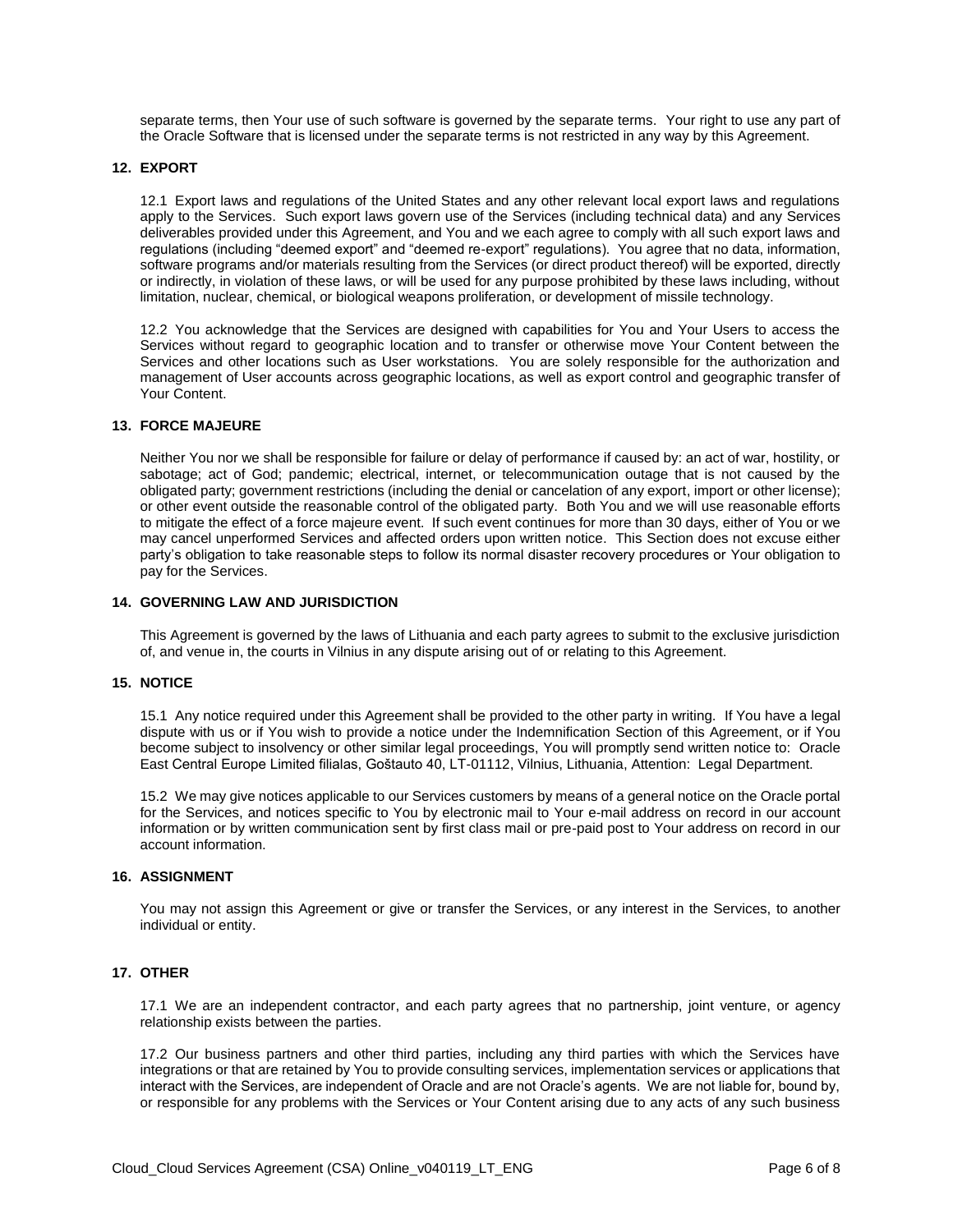partner or third party, unless the business partner or third party is providing Services as our subcontractor on an engagement ordered under this Agreement and, if so, then only to the same extent as we would be responsible for our resources under this Agreement.

17.3 If any term of this Agreement is found to be invalid or unenforceable, the remaining provisions will remain effective and such term shall be replaced with another term consistent with the purpose and intent of this Agreement.

17.4 Except for actions for nonpayment or breach of Oracle's proprietary rights, no action, regardless of form, arising out of or relating to this Agreement may be brought by either party more than two years after the cause of action has accrued.

17.5 Prior to entering into an order governed by this Agreement, You are solely responsible for determining whether the Services meet Your technical, business or regulatory requirements. Oracle will cooperate with Your efforts to determine whether use of the standard Services are consistent with those requirements. Additional fees may apply to any additional work performed by Oracle or changes to the Services. You remain solely responsible for Your regulatory compliance in connection with Your use of the Services.

17.6 Upon forty-five (45) days written notice and no more than once every twelve (12) months, Oracle may audit Your use of the Cloud Services to ensure Your use of the Cloud Services is in compliance with the terms of the applicable order and this Agreement. Any such audit shall not unreasonably interfere with Your normal business operations.

You agree to cooperate with Oracle's audit and to provide reasonable assistance and access to information reasonably requested by Oracle.

The performance of the audit and non-public data obtained during the audit (including findings or reports that result from the audit) shall be subject to the provisions of section 4 (Nondisclosure) of this Agreement.

If the audit identifies non-compliance, You agree to remedy (which may include, without limitation, the payment of any fees for additional Cloud Services) such non-compliance within 30 days of written notification of that noncompliance. You agree that Oracle shall not be responsible for any of Your costs incurred in cooperating with the audit.

# **18. ENTIRE AGREEMENT**

18.1 You agree that this Agreement and the information which is incorporated into this Agreement by written reference (including reference to information contained in a URL or referenced policy), together with the applicable order, is the complete agreement for the Services ordered by You and supersedes all prior or contemporaneous agreements or representations, written or oral, regarding such Services.

18.2 It is expressly agreed that the terms of this Agreement and any Oracle order shall supersede the terms in any purchase order, procurement internet portal, or other similar non-Oracle document and no terms included in any such purchase order, portal, or other non-Oracle document shall apply to the Services ordered. In the event of any inconsistencies between the terms of an order and the Agreement, the order shall take precedence; however, unless expressly stated otherwise in an order, the terms of the Data Processing Agreement shall take precedence over any inconsistent terms in an order. This Agreement and orders hereunder may not be modified and the rights and restrictions may not be altered or waived except in a writing signed or accepted online by authorized representatives of You and of Oracle; however, Oracle may update the Service Specifications, including by posting updated documents on Oracle's websites. No third party beneficiary relationships are created by this Agreement.

# **19. AGREEMENT DEFINITIONS**

19.1 **"Oracle Software"** means any software agent, application or tool that Oracle makes available to You for download specifically for purposes of facilitating Your access to, operation of, and/or use with, the Services.

19.2 **"Program Documentation"** refers to the user manuals, help windows, readme files for the Services and any Oracle Software. You may access the documentation online a[t http://oracle.com/contracts](http://oracle.com/contracts) or such other address specified by Oracle.

19.3 **"Service Specifications"** means the following documents, as applicable to the Services under Your order: